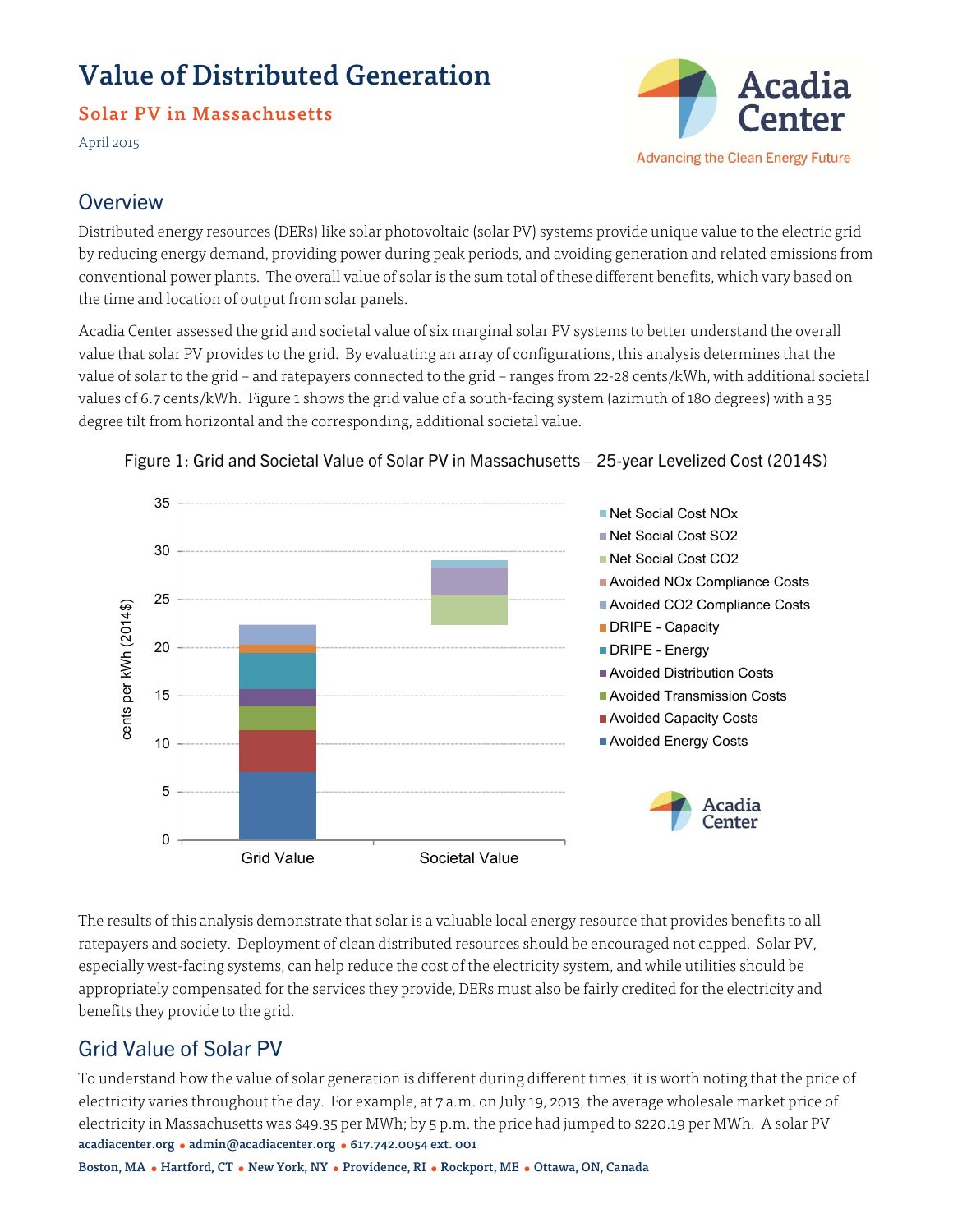system feeding electricity into the grid at 5 p.m. on July 19, 2013 would have offset the need to purchase energy from another generator at the high market rate.

In addition to avoided energy costs, behind-the-meter solar PV helps offset other costs associated with the electric grid and, ultimately, all ratepayers' electricity bills. These include: avoided capacity costs; avoided transmission and distribution costs; energy and capacity market price suppression effects (also called demand reduction induced price effects or "DRIPE"); and, avoided environmental compliance costs. While not included in this phase of analysis, there is additional locational value associated with solar PV and other DERs if they are strategically located on the grid to help avoid the need for expensive infrastructure upgrades. This can increase the avoided distribution cost component and help direct more DER to be installed where it generates the most value.

Below are the results of Acadia Center's assessment of the value of an additional solar PV system installed near Natick, MA (population-weighted center of MA). The methodology behind each component is available at: http://acadiacenter.org/?p=1353, and the precise values are provided on page 3 and in Appendix A. The average residential retail electric rate in Massachusetts is included as a point of comparison as residential rates are typically the level at which net metered customers are compensated. It would be more accurate to show the average residential retail rate in 2015, but because that data will not be available until the year has ended, 2014 rates are included here.



Figure 2: Grid Value of Solar PV in Massachusetts – 25-year Levelized Cost (2014\$)

Note: Where appropriate, avoided reserve capacity costs, transmission and distribution losses, and a wholesale risk premium or price hedge are included in the calculations.

This assessment considers six different solar PV system orientations: 1) south-facing (azimuth of 180 degrees) with a 35 degree tilt from horizontal; 2) south-facing with a 20 degree tilt; 3) west-facing (azimuth of 270 degrees) with a 35 degree tilt; 4) west-facing with a 20 degree tilt; 5) west-facing with a 5 degree tilt; and, 6) a 2-axis tracking system. As shown in the figure above, the orientation of a system will deliver different values per kWh. For example, capacity-related values

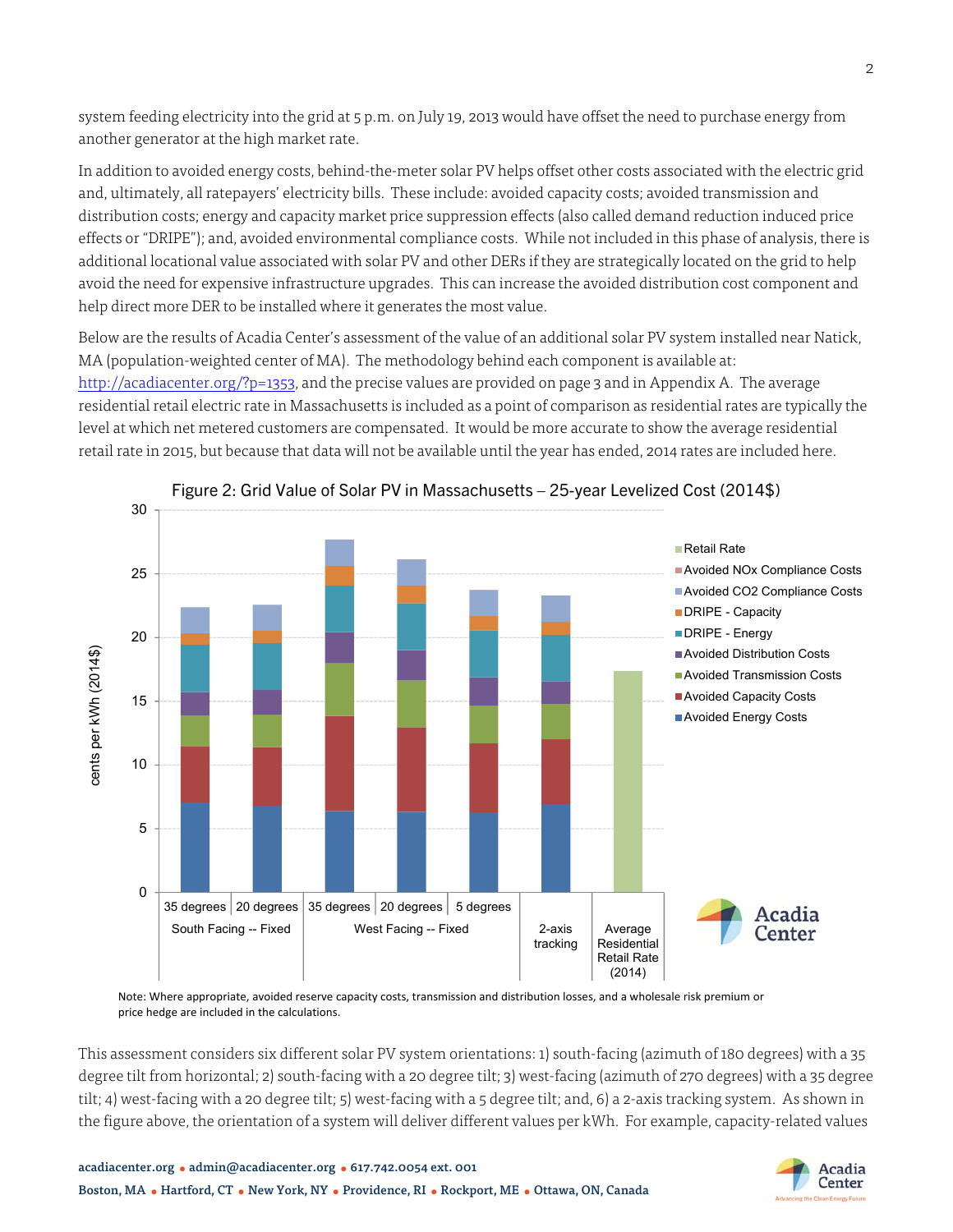are larger in west-facing systems because these systems are more available during ISO reliability hours (i.e., west-facing systems that produce more energy in the afternoon). As noted below, the south and west-facing systems generate approximately the same level of absolute benefits (\$) over the year; however, because these benefits are spread over fewer kilowatt-hours (due to less overall output), the result is higher per-kilowatt values for the west-facing systems, as shown in Figure 2.

# Societal Value of Solar PV

Solar generates significant additional societal benefits. Economic benefits and the avoided social costs of greenhouse gas emissions and other pollutants such as sulfur dioxide enhance the value proposition of solar PV, and should be used by policymakers and other stakeholders to evaluate the net societal benefit of solar PV.

Below are the results of Acadia Center's assessment of the net social cost of carbon dioxide (CO2), sulfur dioxide (SO2), and nitrogen oxides (NOx). The societal benefits in Figure 3, below, are separate from and additional to the compliance costs for CO2 and NOx included above in Figure 2 (i.e. the values below are the social benefits only). The net environmental benefit of 6.7 cents per kWh shown in Figure 3 is the value of avoiding the average marginal kilowatthour of electricity. This average value can be used in the aggregate for determining the overall societal benefits.



Figure 3: Additional Societal Benefits of Solar PV in Massachusetts – 25-year Levelized Cost (2014\$)

As with the components in Figure 2, the value of avoided emissions will change with increased levels of solar penetration and resulting impact on generation dispatch. Assessments that incorporate a fleet of savings may return a higher per unit value for avoided emissions if the fleet of solar pushes a more polluting generator out of the resource mix. As discussed below, it is important to get the numbers right and regularly update them to reflect changing system conditions over time.

# Maximizing Benefits to the Grid

One of the key findings of this analysis is that a "flat" system of compensation – such as net metering – can distort the market for solar PV by inadequately valuing the benefits that west-facing systems provide in mitigating costs driven by afternoon peak demand. This is illustrated in the table below comparing the unit Value of Solar and Total Annual Value for each of the configurations described above, and a 2-axis tracking system which orients panels toward the sun throughout the day. Under a Value of Solar approach, the total annual value of a 5 kW south-facing system  $(\omega_3^2)$  $(\text{51,533/yr})$  would be similar to the total value of a 5 kW west-facing system  $\text{@35}^{\circ}$  (\$1,509/yr), because the higher energy production benefits of the south-facing system are roughly matched by the higher peak mitigation-related benefits of the west-facing system. In contrast, under net metering the west-facing system would receive almost 20% less compensation than a south-facing system (see Table 1).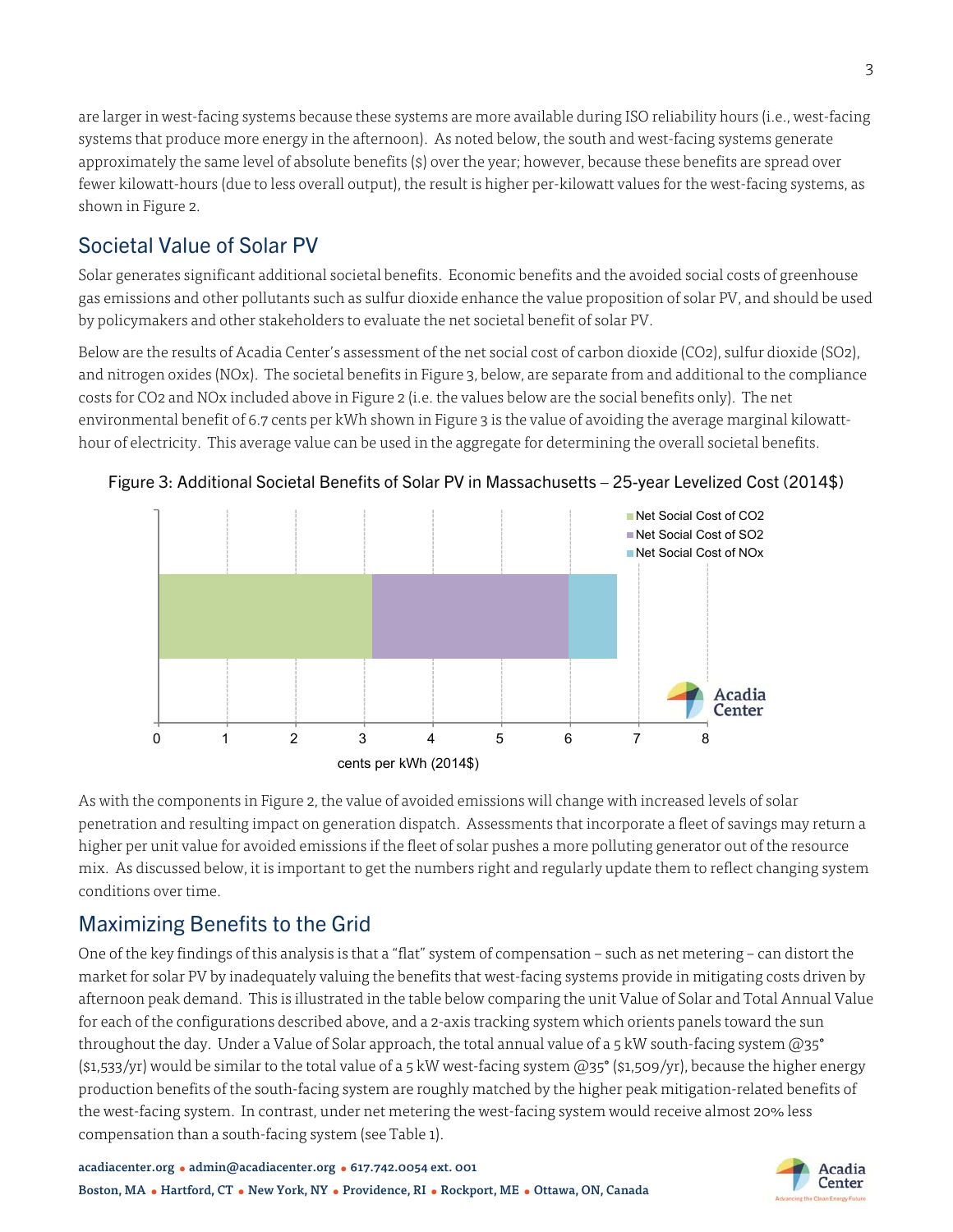|                                                                            | South-facing<br>@ 35° | South-facing<br>@ 20° | West-facing<br>@ 35° | West-facing<br>@ 20° | West-facing<br>@ 5° | 2-axis<br>tracking |
|----------------------------------------------------------------------------|-----------------------|-----------------------|----------------------|----------------------|---------------------|--------------------|
| Unit Value of Solar<br>(cents/kWh)                                         | 22.4                  | 22.6                  | 27.7                 | 26.1                 | 23.7                | 23.3               |
| <b>Total Annual Output</b><br>(kWh)                                        | 6.846                 | 6.609                 | 5.449                | 5,602                | 5.724               | 8,878              |
| <b>Total Annual Value</b><br>$(\$/yr)$                                     | \$1,533               | \$1,493               | \$1.509              | \$1,462              | \$1,357             | \$2,069            |
| % +/- credited under<br>net metering<br>compared to south-<br>facing @ 35° | 100%                  | $-3%$                 | $-20%$               | $-18%$               | $-16%$              | $+30%$             |

Table 1: Grid Value of Solar, Annual Output and Total Annual Value by System Type

The differences in value for production from south-facing and west-facing systems also have implications for the appropriate design of policies to incent solar generation. Incentives should be designed to maximize the value that the solar PV resource provides to both system owners and all ratepayers rather than simply kWh throughput. This helps ensure that incentives are fair and optimize grid support.

## Implications & Policy Recommendations

- 1. Solar generation is a valuable local energy resource that provides significant benefits to all ratepayers, with a per-kWh value in excess of retail rates. In the aggregate, net metering is a fair policy.
- 2. Once sufficiently high levels of solar PV are installed, discrepancies between the individual pieces of the value of solar and the individual pieces of retail rates should be corrected. One mechanism to do this is a "value of solar" tariff, where generation is credited at an administratively determined rate. Under this framework, individual value components can be accounted for properly. For example, only the distribution system portion of solar benefits would be paid for directly by the distribution company and the cost of the energy portion could be included in basic service rates. Such a tariff avoids any need for minimum bills or increased fixed charges, policies that reduce customers' control over their energy costs without any economic justification. See Acadia Center's UtilityVision for additional rate design recommendations and information on fixed charges.
- 3. Current policies may discourage the installation of west-facing systems. For customers who cannot install south-facing solar, new policies recognizing the value of west-facing solar could be beneficial for both ratepayers and society.
- 4. Societal benefits should be used when assessing the costs and benefits of solar PV and determining additional incentives.
- 5. Locational values have not been considered in this study, but are important to maximize the savings in distribution costs that solar can bring to ratepayers. Appropriate incentives can ensure that solar PV, energy efficiency, and other customer-side resources are targeted to defer or avoid the need for new infrastructure spending.

### For more information:

Mark LeBel, Staff Attorney, mlebel@acadiacenter.org, 617-742-0054 x104 Leslie Malone, Senior Analyst, Energy and Climate, lmalone@acadiacenter.org, 401-276-0600 Peter Shattuck, Director, Clean Energy Initiative & Director, MA Office, pshattuck@acadiacenter.org, 617-742-0054 x103